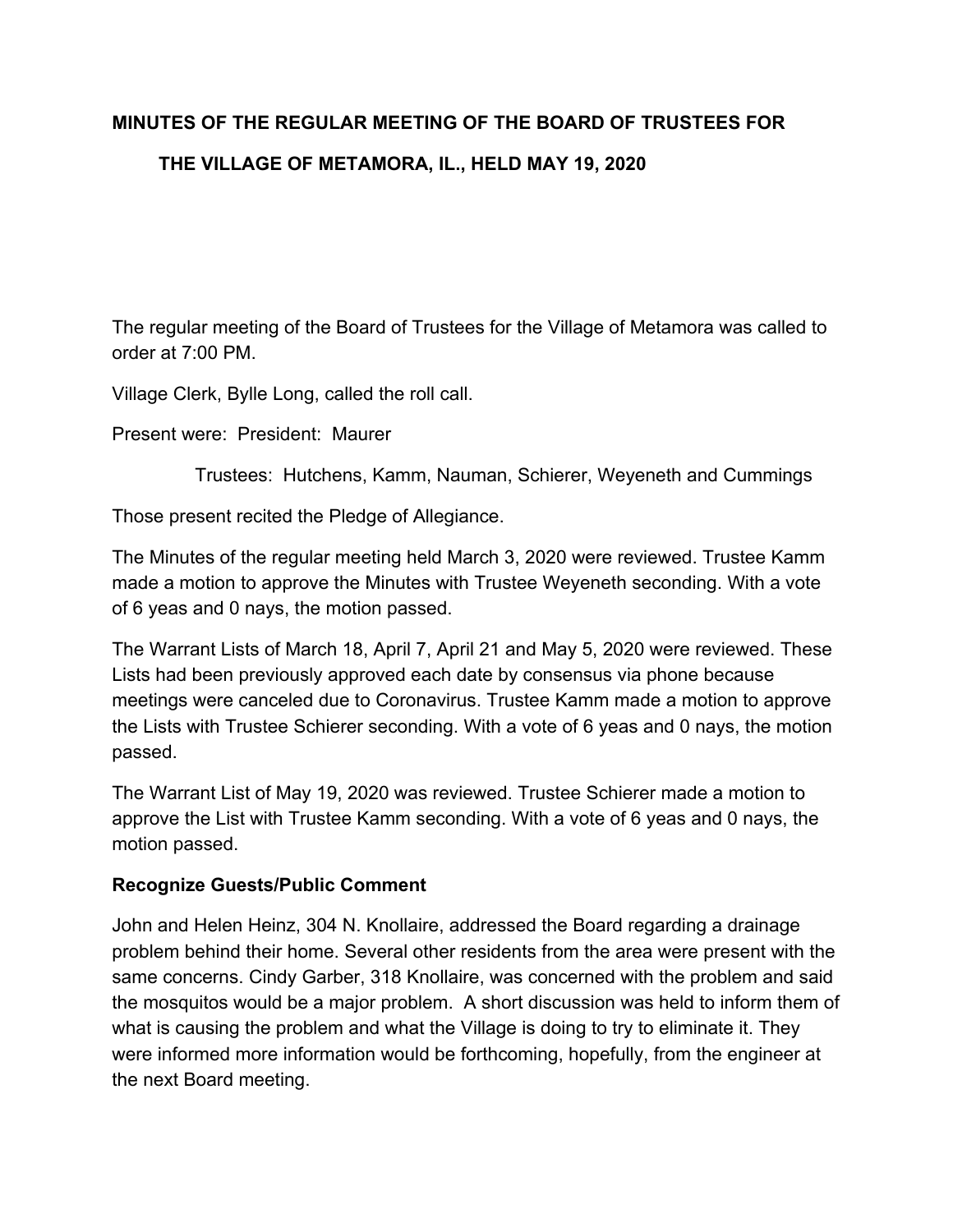Stan Deatherage, representing the Old Settler's committee, spoke to the Board. He said beings the Old Settler's celebration has been canceled, Bowdan Entertainment had asked if they could place a couple of their food trucks on the square during that time to help them recoup a little of the loss they are incurring. The Board said they had no problem with the request.

Thomas Wester, 121 S Morgan, spoke to the Board. He purchased the property at 504 E. Mt. Vernon and wanted to update the Board on his plans for use of the property. He intends to put a small car dealership on the lot. He is fixing up the house for office use now, but hopes in the future to build a mechanics garage for service.

# **Mayor's Report**

Mayor Maurer announced that Dan Ford was planning to serve patrons on the sidewalk in front of Hanover's. He had permission last year and everything went well. He would like to use a smoker for meat and also was asking for permission for a band, possibly in the park, for entertainment during the week Old Settler's was scheduled. The Board agreed for his outdoor service but was against the band as they felt it would draw a crowd and under the circumstances with coronavirus, that would not be a safe thing to do. They suggested he check with his neighbors regarding the use of a smoker.

It was also a consensus of the Board that all band concerts in the park this season would be canceled.

Mayor Maurer stated the 2020/2021Fiscal Budget needed to be approved. All Trustees had reviewed the budget. Trustee Weyeneth made a motion to approve the Budget with Trustee Cummings seconding. With a vote of 6 yeas and 0 nays, the motion passed.

# **Attorney's Report**

Attorney Brunton was not present but was available by phone if needed.

# **Engineer's Report**

Bob Kolhaus was not present.

# **Treasurer's Report**

Treasurer Garber was not present, but Mayor Maurer read the report as follows: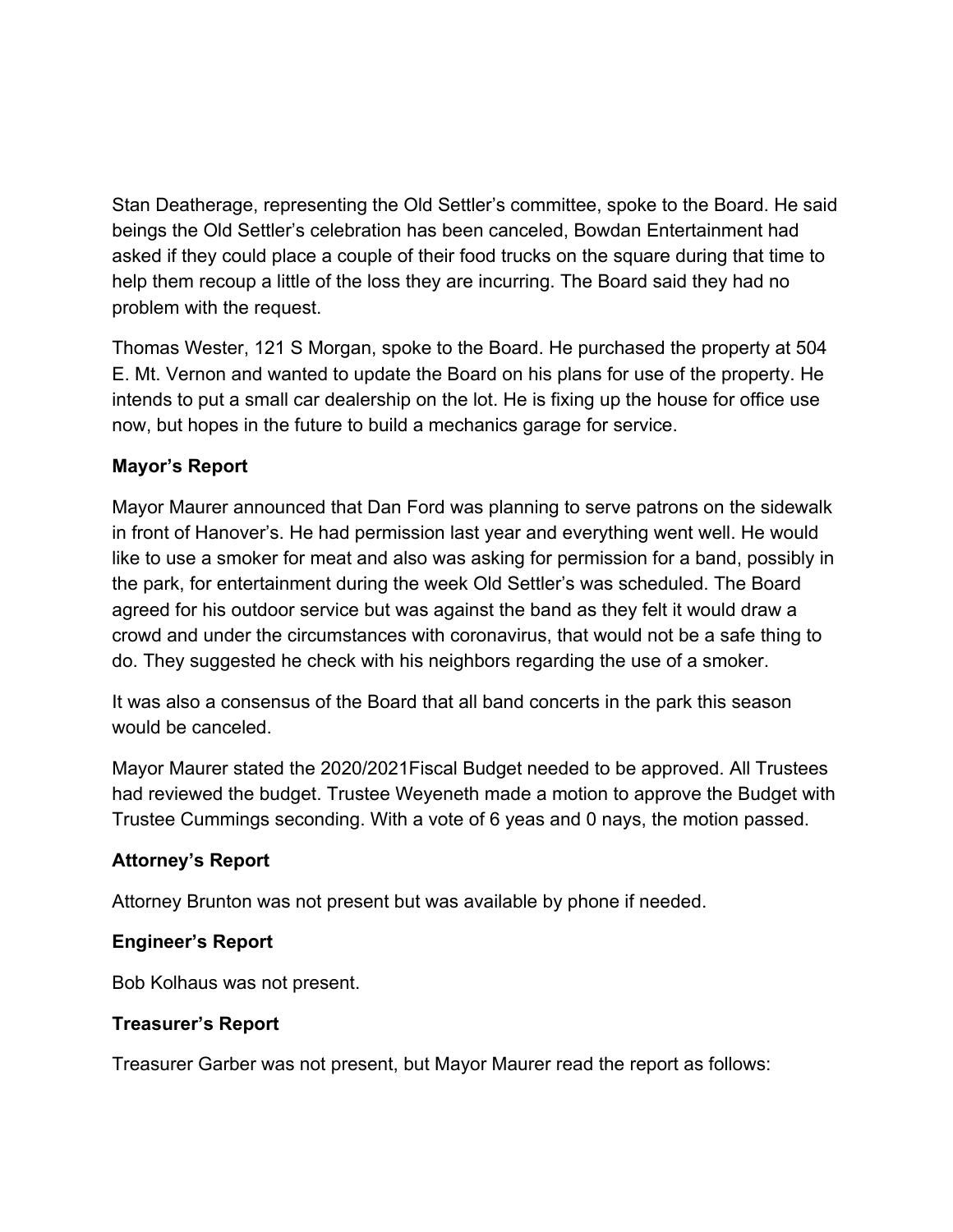# CASH BALANCES

## MAJOR RECEIPTS

| For February:                      |          |
|------------------------------------|----------|
| State of Illinois – Total Taxes    | \$90,087 |
| For March:                         |          |
| State of Illinois - Total Taxes    | \$46,277 |
| <b>Building Sale Proceeds</b>      | \$32,800 |
| <b>MAJOR DISBURSEMENTS</b>         |          |
| For February:                      |          |
| Ameren                             | \$15,100 |
| <b>Compass Minerals of America</b> | \$12,197 |
| For March:                         |          |
| Ameren                             | \$12,350 |
| <b>Farnsworth Group</b>            | \$21,914 |
|                                    |          |

## INVESTMENTS

Funds were invested during the month of February in the Money Market at Commerce Bank earning interest at a rate of .85%. Goodfield Bank Money Market earned interest at a rate of .25% on a balance as of February 29, 2020. Goodfield Bank Insured Cash Sweep Account earned interest at a rate of 1% on the balance as of February 29, 2020. Goodfield Bank 36 Mo. CD earned interest for the quarter ending February 14, 2020 at a rate of 1.49% and the 24 Mo. CD earned interest for the quarter ending February 22, 2020 at a rate of 2.35%.

Funds were invested during the month of March in the Money Market at Commerce Bank earning interest at a rate of .45%. Goodfield Bank Money Market earned interest at a rate of .25% on the balance as of March 31, 2020. The Goodfield Bank Insured Cash Sweep Account earned interest at a rate of 1% on the balance as of March 31, 2020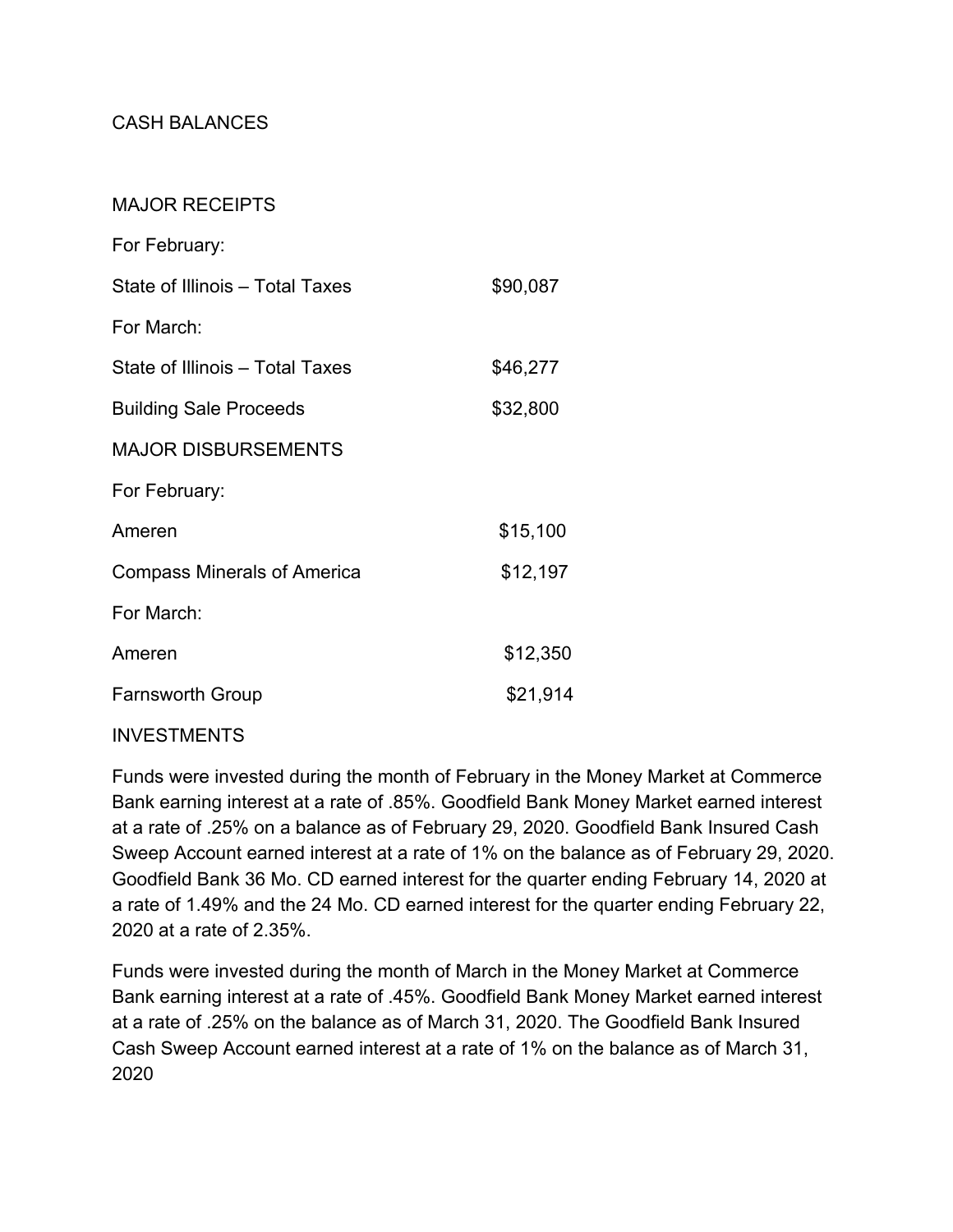# **Public Works Dept.**

Trustee Nauman reported the engineer and Jason had looked at the drainage problems on Coal Bank Rd. and Brighton Park. They are trying to come up with plans to eliminate both problems.

He also said the monies for the Rt 89 water project have been approved and the engineer said the project may still get started before the end of 2020 or early 2021.

Stop sign on Susan Lane and Arthur Lane has been reviewed. Trustee Nauman made a motion to have the attorney draw up an ordinance for placement of the stop sign. Trustee Kamm seconded the motion and with a vote of 5 yeas and 1 nay (Schierer), the motion passed.

Trustee Nauman also discussed the issue of Special Use Permits. Jason has had a few requests for permits from residents that wish to build structures bigger than the 900 sq. ft. allowed in the Village. Once he receives plans from the residents, it was decided he should call the attorney for clarification.

The discussion of non-union employee raises was put off till the next meeting.

# **Police/Fire/ESD**

Trustee Schierer said the union negotiations for the police are ongoing and the next meeting would be in June.

# **Finance/Economic Development/Insurance**

Trustee Weyeneth reported that Geo's have paid off their loan to the Village and Precision Technology made a payment on their loan.

He then gave an update on talks regarding the company interested in putting up a solar farm on the acreage the Village owns on the east end of town. They are very interested in renting the majority of the acreage for 35-40 years. If they did this, we would generate income, and possibly be able to offer free electricity to the community at no cost. It was agreed that this was worth pursuing discussions with this company. Trustee Weyeneth will keep the Board informed as talks progress.

# **Special Projects, Buildings**

Trustee Hutchens had nothing to report.

# **Old Business**